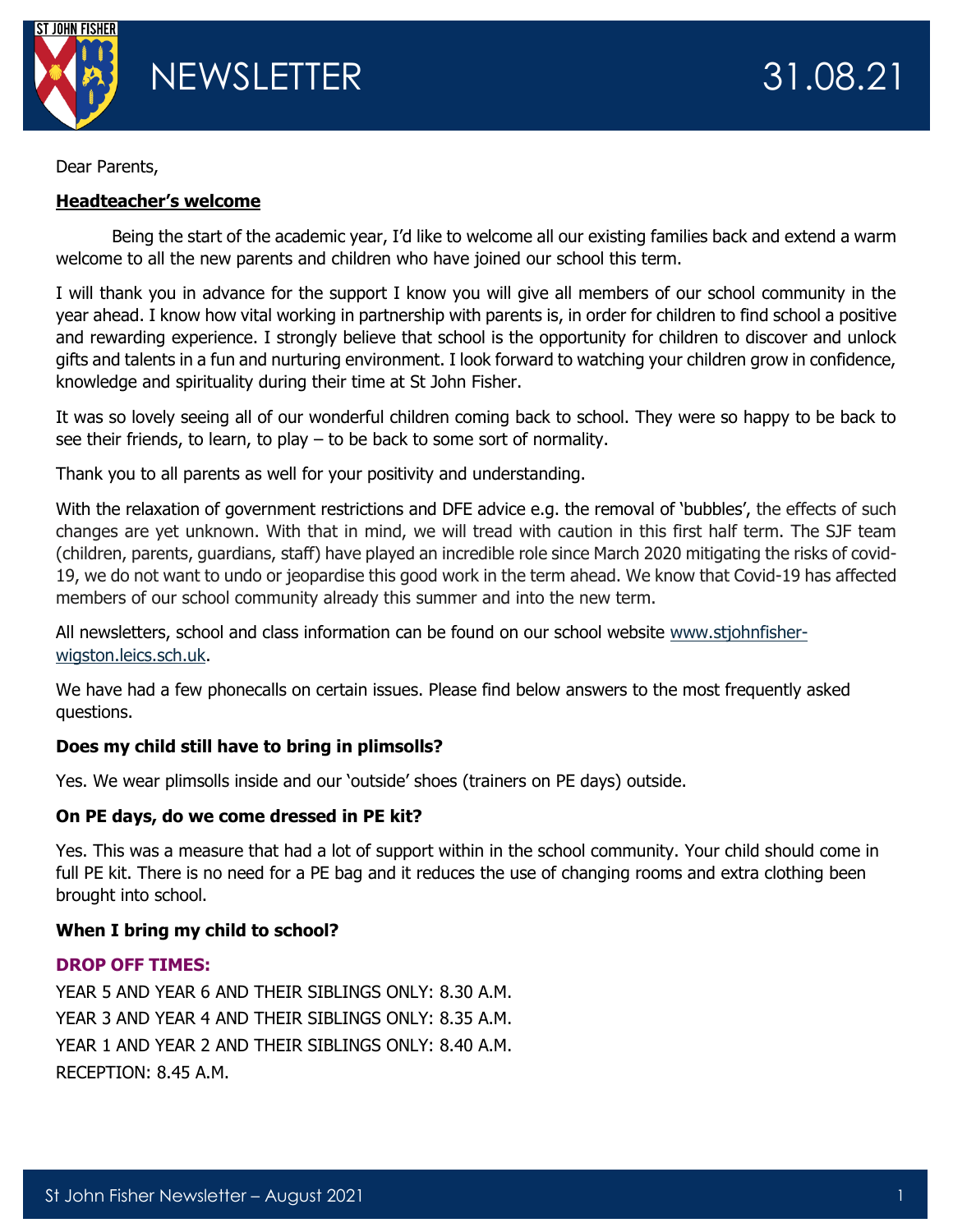

Please do not arrive earlier or later than these time slots as it increases traffic (human and vehicle) at a busy time of the day e.g. a year 1/2 pupil should arrive outside school before 8.40 a.m., not in the queue at 8.30 a.m.

### **Do I need to wear a facemask?**

Government advice: From 19 July 2021, there is no longer a legal requirement to wear face coverings in indoor settings or on public transport.

Lifting restrictions does not mean the risks from COVID-19 have disappeared, but at this new phase of the pandemic response we are moving to an approach that enables personal risk-based judgments.

While no situation is risk free, there are actions we can take to protect ourselves and others around us.

We expect and recommend that members of the public continue to wear face coverings in crowded and enclosed spaces where you come into contact with people you don't normally meet.

If you are entering the school building, we request that you do wear a face mask.

#### **My child has a cough. Can I send them in?**

No. Parents, please keep in mind the symptoms to look out for and do not send your child to school if they display any of them, instead help them to isolate and contact your GP for advice and arrange a test if appropriate. Nobody with any symptoms of coronavirus should attend school under any circumstances.

#### **Admissions applications for Autumn Term 2022**

Children are admitted to the school in September of the year in which they have their fifth birthday. If there is anyone who wishes to apply for a place for September 2022 (d.o.b. 01.09.2017 – 31.08.2018) please obtain an 'Expression of Interest' form from the School Office. There is also a requirement to fill in an LA form before January 15<sup>th</sup> 2022. This form can be found at www.leics.gov.uk/admissions.

#### **Breakfast Club & Afterschool Club**

There is a Breakfast Club which starts at 7.45am. There is a booking form which can be found on our school website.

For Afterschool club, there is a booking form that can be found on the [school website](https://www.stjohnfisher-wigston.leics.sch.uk/parents/after-school-clubs) and was sent out last week on Parentmail.

#### **Clubs and afterschool activities**

Breakfast club, afterschool club, football club (Yr5/6) and Holy Communion classes (Year 4) have recommenced this term. We are looking at the previous clubs we have done in the past and keep you updated how and when these will operate.

#### **Visitors**

We continue with the suspension of 'Babies and Tots', 'KS1 parent readers', and Reception parents morning. There are also no parent occasions this month e.g. assemblies, liturgies etc.

We will review this during the half term and notify parents immediately if there are any changes.

We are beginning to have Key stage assemblies in the hall for the first time in over 18 months.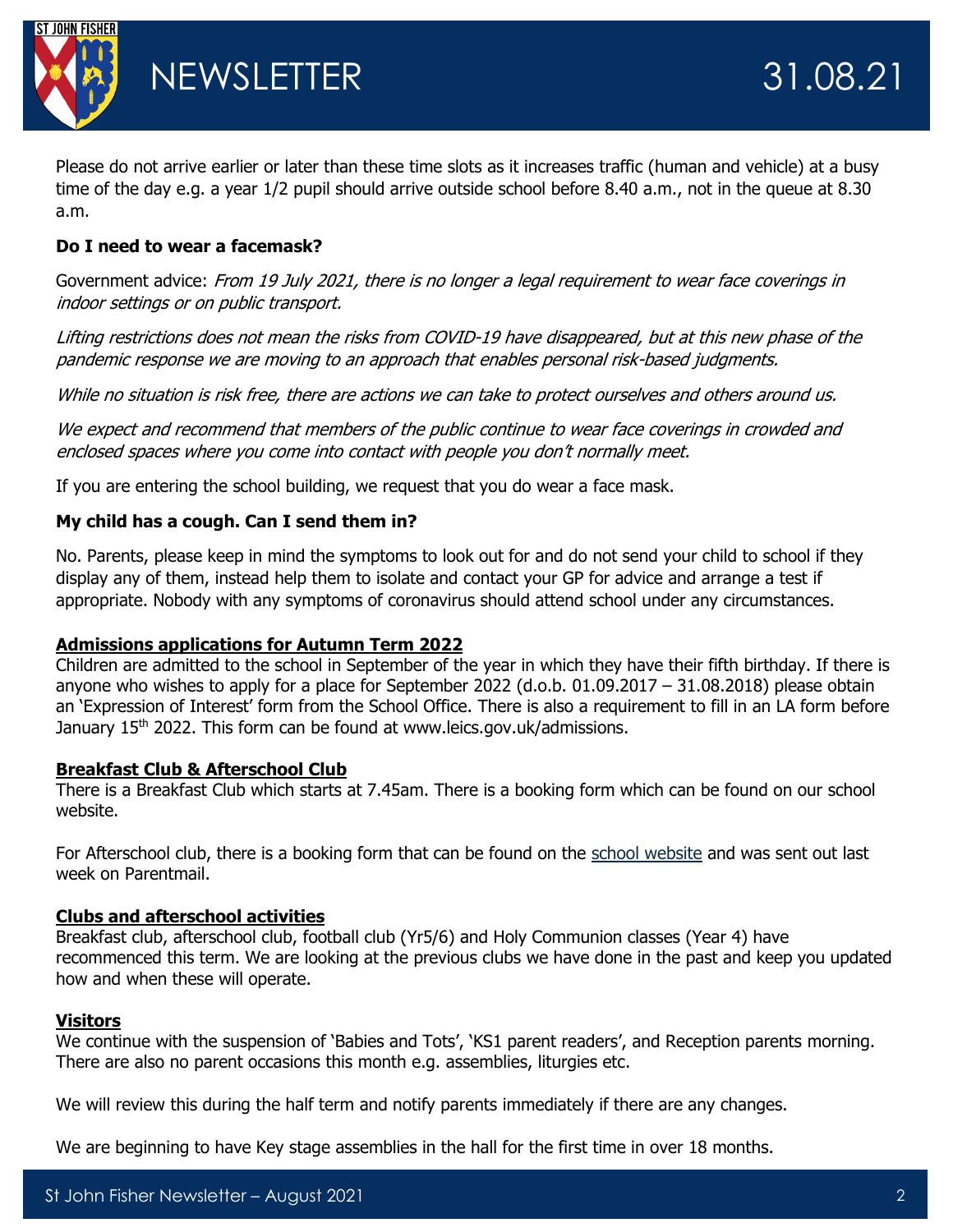

# **Counselling**

When children are worried or unhappy they are less able to function well in all areas of their lives. This can impact on their learning, their relationships and on how they feel about themselves. Counselling offers children a safe space to express and think about things which are troubling them. The counsellor facilitates this, through a range of creative play, talking and listening; thinking with the child about how they make sense of and manage their difficulties and how they might do it differently. We provide a counselling service and emotional literacy support service based in school. It offers one to one therapeutic counselling for pupils, consultation and support to parents and support in enhancing the pastoral systems across the school. Request a telephone appointment with Mrs Johnson, by contacting the school office if you think this is something your child may require.

# **School Dinners**

Please note that school dinners are priced at  $E2.35$  per day and must be paid in advance. Also, the school menu was sent out earlier today, it may be worth looking at this with your child in advance so they have a clear idea of what is on offer and what they can look forward to eat the next day e.g. either the meat or vegetarian option.

#### **Children with Asthma**

If your child requires an inhaler at school please ensure that it is labelled with his/her name. Please obtain an Asthma form from the school office. We are noticing some inhalers are out of date so it is important to make sure they are in date and working.

#### **Water bottles and break time snacks**

Water bottles, filled with **water** only, may be brought to school to use during the day. A piece of fruit is provided for every child in Reception, Year 1 and 2. Two tea biscuits or digestives can be brought for a snack at break time (No crisps or sweets).

# **Parking**

Please park with due care and attention for all of our children and our neighbours. The Governors are concerned about parents parking across driveways and on the corner of Winslow Drive and will be monitoring this very closely. We requested and have received clear markings for outside the school. Please do not walk through the Staff car park before or after school. Thank you for your consideration.